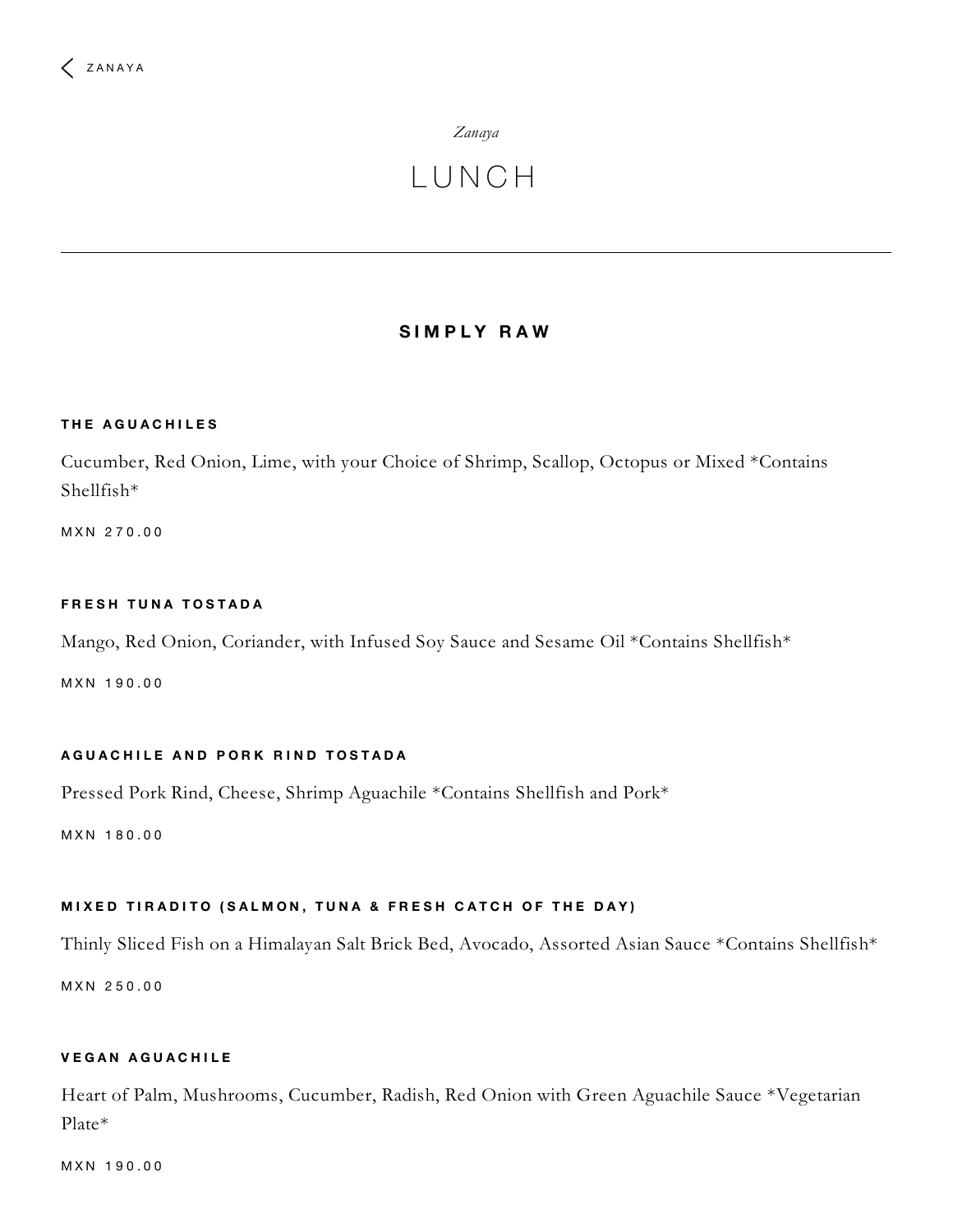# $C$  **UERITO TOSTADA**

Cucumber, Red Onion, Shrimp Aguachile, Pork Rind \*Contains Shellfish and Gluten\*

M X N 150.00

# **A P P E T I Z E R S**

#### **G U A C A M O L E**

Serrano Pepper, Onion, Coriander, Lime and Crickets \*Contains Dairy\*

M X N 1 7 0 . 0 0

# **R O A S T E D C A U L I F L O W E R**

Mixed Green Vegetable Purée \*Vegan Plate\*

M X N 150.00

#### **C R I S P Y S H R I M P**

Butter, Cora Pepper Sauce and Pickled Onion \*Shellfish Plate\*

M X N 3 8 0 . 0 0

## $F$  **LAP** STEAK TACO DUO

Pasilla Sauce, Aged Panela Cheese, Azufrado Beans with Traditional Green and Red Sauce on the Side \*Contains Gluten and Dairy\*

M X N 3 0 0 . 0 0

#### **L O B S T E R T A C O D U O**

Lobster Tail, Azufrado Beans, Aged Panela Cheese, Creamy Huichol Sauce, Coleslaw Salad with Flour Tortillas \*Contains Dairy and Shellfish\*

M X N 3 8 0 . 0 0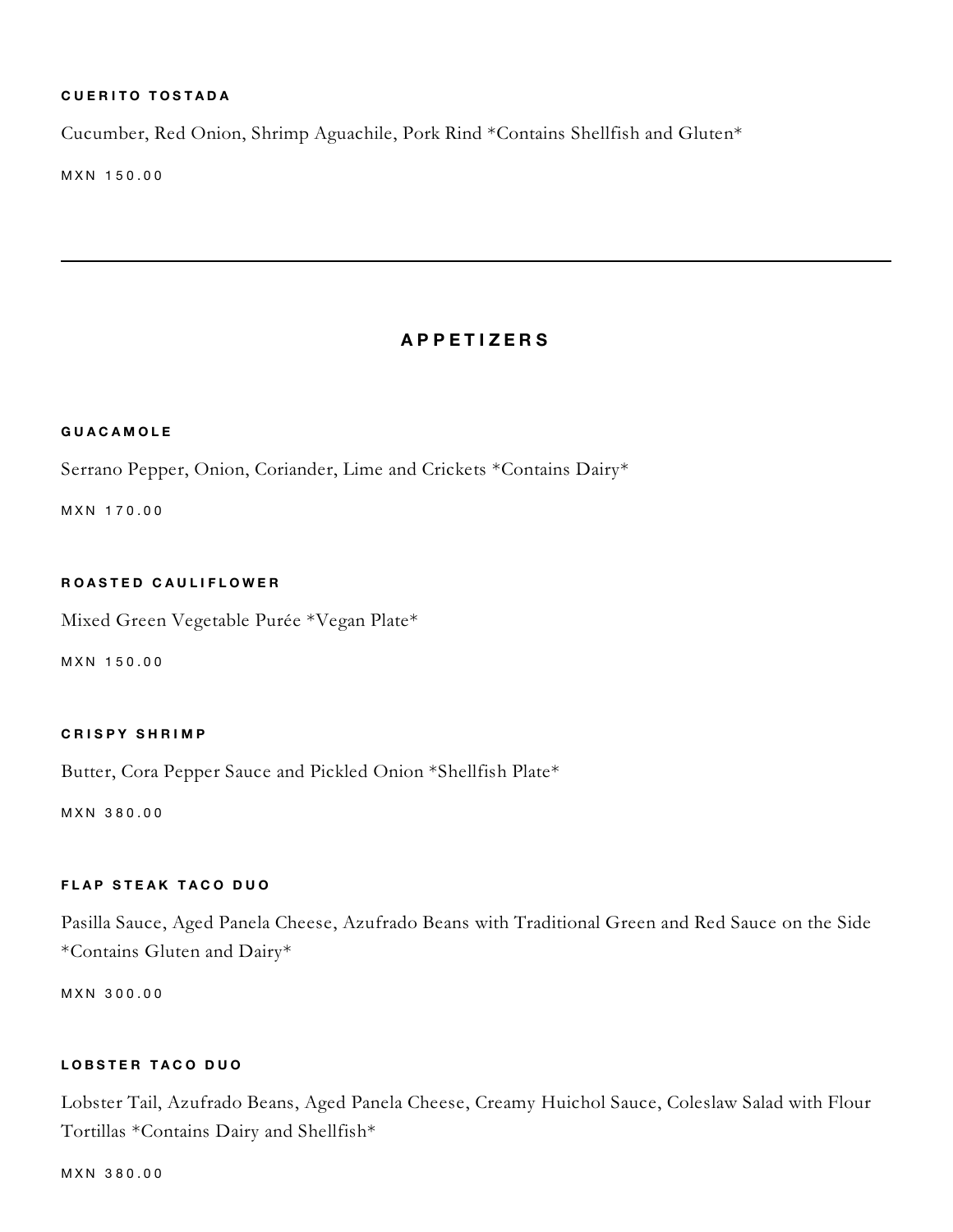# **S O U P S A N D S A L A D S**

#### $S$  **QUASH BLOSSOM CREAM**

Bean Crumble with Chicatana Ant, Huitlacoche Infladita \*Contains Dairy\*

M X N 2 3 0 . 0 0

#### TORTILLA SOUP AND ROASTED TOMATO

Cascabel Pepper, Pork Rind, Goat Cheese and Avocado \*Contains Dairy\*

M X N 170.00

## **S O U P O F T H E D A Y**

\*Vegan Plate\*

M X N 150.00

#### **C A E S A R S A L A D**

Rommaine Lettuce, Caesar Dressing, Croutons \*Contains Dairy\* +Chicken or Shrimp \$50.00 MXN

\$230.00 MXN

# **O A X A C A N S A L A D**

Mixed Greens, Black Beans, Avocado, Organic Cherry Tomato, Coriander, Vegan Cheese, Lime Vinaigrette \*Vegan Plate\*

M X N 2 5 0 . 0 0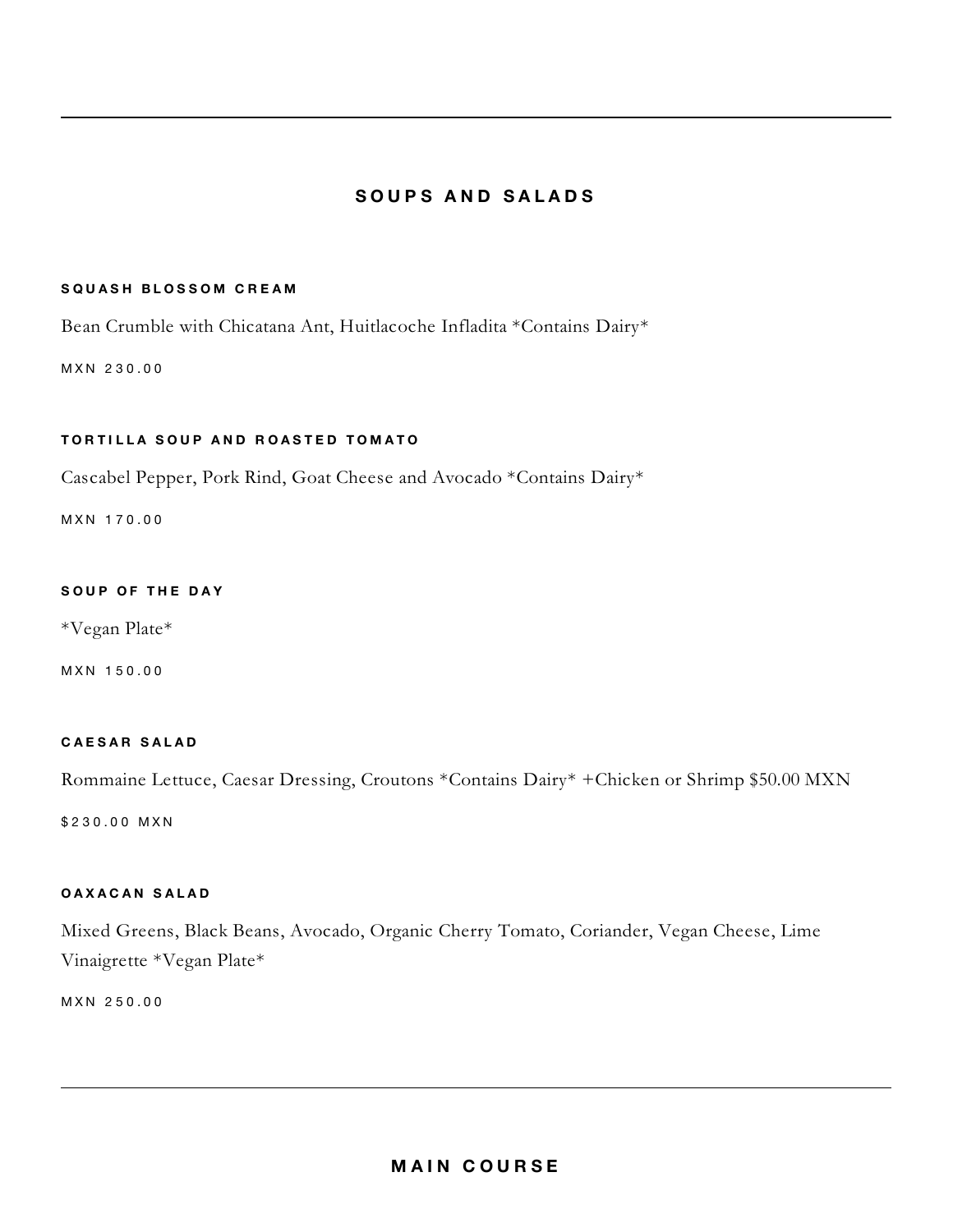#### **G R I L L E D T U N A**

¨Salsa Borracha" with Pickled Fruit

M X N 345.00

#### **R E D S N A P P E R I N M A C A D A M I A M O L E**

with Sautéed Vegetables \*Contains Nuts\*

M X N 3 4 0 . 0 0

#### RANCHERO STYLE ORGANIC CHICKEN

Chile and Beer Adobo Grilled Onions and Mashed Potatoes

M X N 2 2 0 . 0 0

#### **V E G E T A B L E T L A P I Q U E**

Zucchini, Nopal, Pine Nuts and Mushrooms \*Vegan Plate\* \*Contains Nuts\*

M X N 2 9 0 . 0 0

#### **B R A I S E D S H O R T R I B**

Cauliflower Purée, Edamame Purée, Roasted Sweet Potato \*Contains Dairy\*

M X N 4 9 0 . 0 0

#### **M U S H R O O M T I N G A**

Creamy Cous Cous, Onion, Coriander \*Contains Dairy\*

M X N 150.00

#### **G R I L L E D B E E F T E N D E R L O I N**

with Cambray Potato Pureé, Roasted Baby Carrots and Wild Mushrooms with Chile Ancho Sauce \*Contains Gluten\*

M X N 3 9 0 . 0 0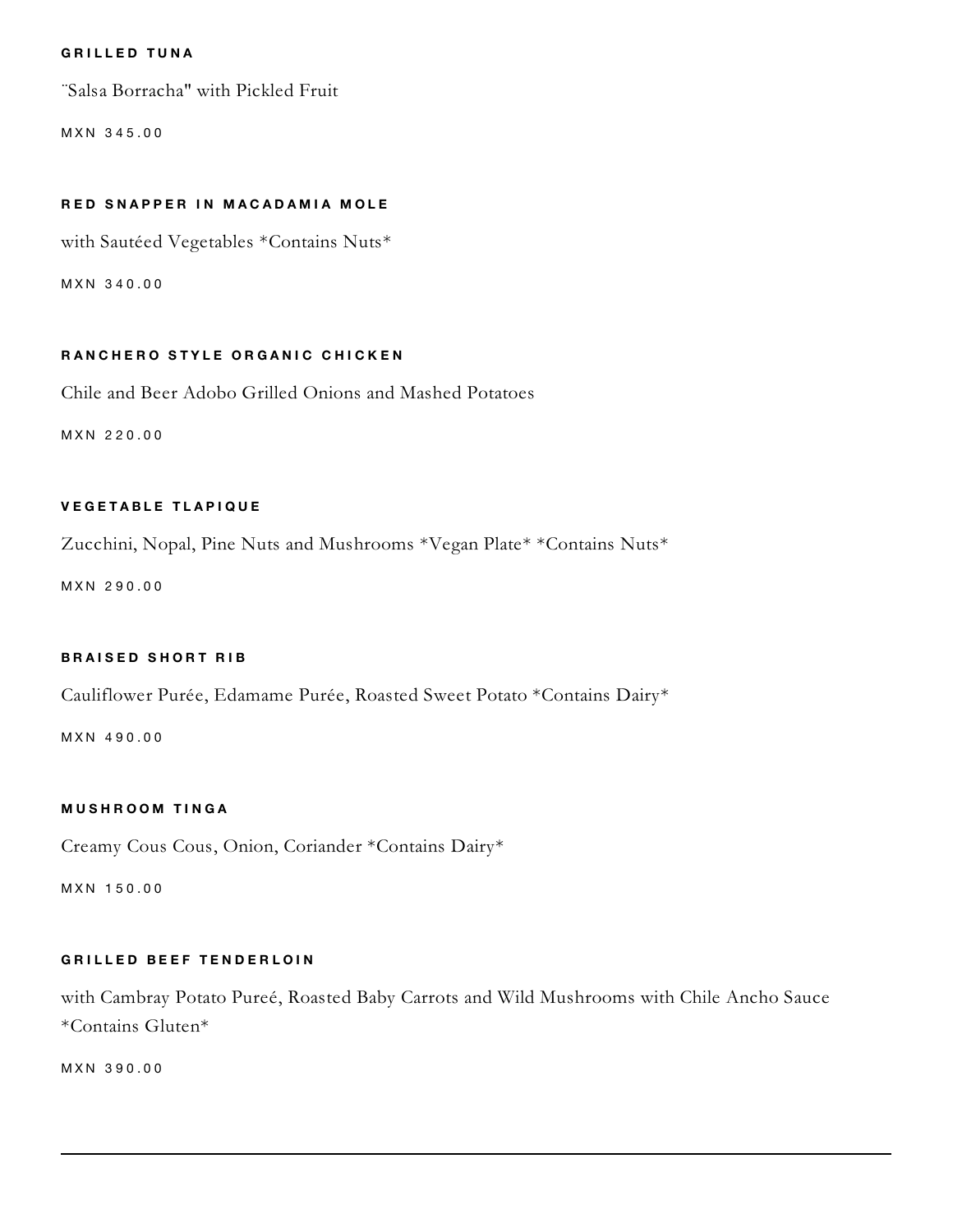# **Z A R A N D E R O**

# **Z A R A N D E A D O C A T C H O F T H E D A Y**

1 Person MXN 450.00 / 2 Persons MXN 800.00 / 4 Persons MXN 1600.00 \*Contains Dairy\*

#### **Z A R A N D E A D O S H R I M P S**

Cora Rice, Cucumber, Onion \*Contains Shellfish\*

M X N 2 7 0 . 0 0

#### **Z A R A N D E A D O O C T O P U S**

Black Rice, Cambray Potato \*Contains Shellfish\*

M X N 2 9 0 . 0 0

# **D E S S E R T S**

#### **C H O C O L A T E T A R T**

Creamy Chocolate Strudel, Chocolate Tuile, Pineapple Sauce, Chocolate Ice Cream and Pineapple Wedges

M X N 1 9 5 . 0 0

#### **C H E E S E C A K E**

Cookie Crumb with Minted Mixed Berry Jam

M X N 1 8 5 . 0 0

#### **A P R I C O T T A R T**

Chocolate Crumble and Almond Base, Caramel Mousse, Minted Raspberry Apricot Jam